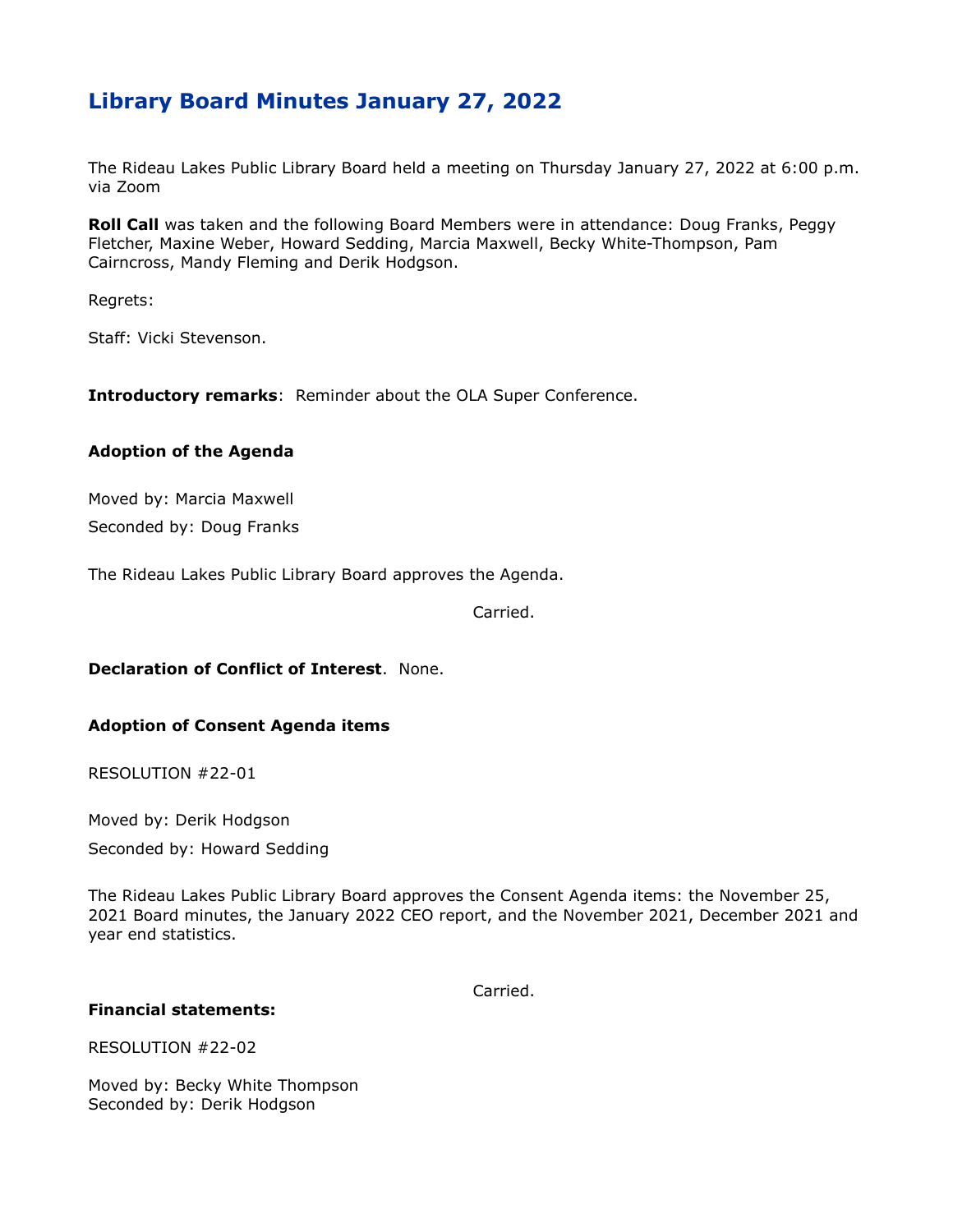The Rideau Lakes Public Library Board approves the December 29 2021 year end forecast and January 21, 2022 Balance and Income financial statements.

Carried.

### **For Discussion:**

a) Board work plan 2022

- Re-accreditation in October 2022.
- Financial 5 and 10 year plan.
- Final phase of pay equity review, HR review and an external market pay review.
- Transition to a new Board after the election October 24, 2022. Board evaluation.
- Marketing committee still open.

b) Draft budget presentation:

- January  $4<sup>th</sup>$  presentation to Council of the approved draft budget with a 3.8% increase which Council will take into consideration.
- Proposed staff wage increase in line with that of the Township.

c) South Elmlsey update and opening

- Great progress on renovations within three weeks.
- Better lighting needed at entrances.
- Preference is for a "soft opening" prior to Grand Opening event later in the spring.
- Giving Tree mural ready for engraving donor names.
- Virtual video tour would be great for promotion.

d) Policy review:

 F-1 Service commitment: still relevant, small change in wording of Indigenous groups in the acknowledgment statement.

RESOLUTION #22-03

Moved by: Peggy Fletcher Seconded by: Doug Franks

> The Rideau Lakes Public Library Board reviewed and approves all changes to the following policy: F-1 Service Commitment.

> > Carried.

d) Risk management: Covid regulations

- Re-opening branches to in-person browsing and in person programs resume.
- Extra precautions for staff with medical grade masks, some work from home for administrative staff and mindful distancing at the branch.

### **Advocacy and Community Connections update:**